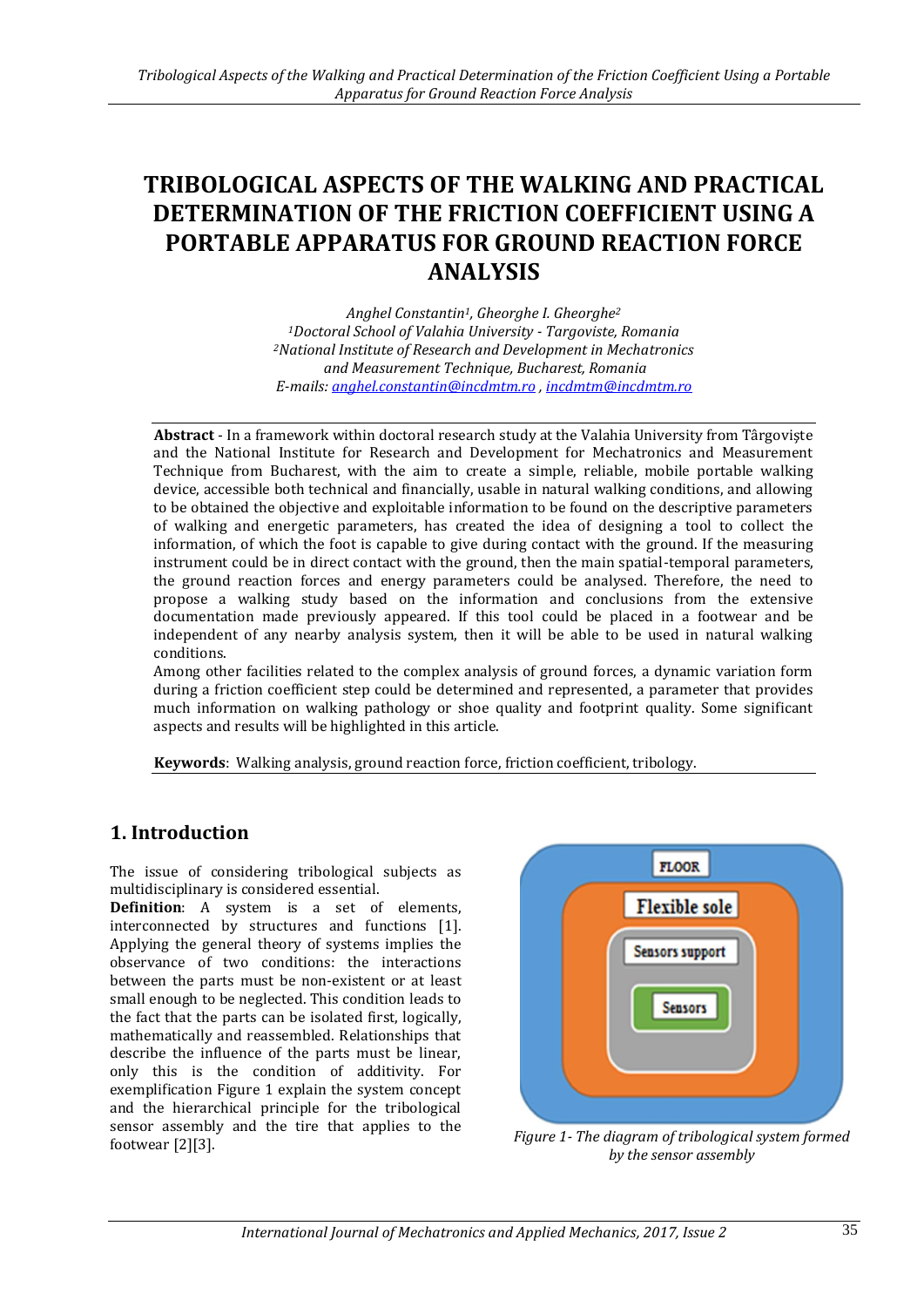*Tribological Aspects of the Walking and Practical Determination of the Friction Coefficient Using a Portable Apparatus for Ground Reaction Force Analysis*

Tribology is defined as the science of interaction of moving surfaces and as the study of the consequences resulting from this interaction (**τριβή** = friction in Greek language and **λόγος** – logic, rationality, for the science term, in Greek language is used **επιστήμη** = science).

The concept of tribology involves the interaction of two or more bodies, on one or more contact surfaces, with or without relative macroscopic movement, for the transmission of normal and tangential forces. Tangential forces that resist movement or movement tendency occur on contact surfaces. These forces are generally called friction forces.

At macroscopic level, the friction force is considered to be the result of the adhesion forces, the elastic and plastic deformation, and the electrostatic forces on the real contact surface represented simplified in Figure 2.



*Figure 2 - Conceptual simplified scheme*

In the microscopic model of friction there are deformation processes and adhesion processes. Thus the kinetic coefficient of friction in dry regime is written as in relation (1):

$$
\mu = \frac{F_t}{F_n} \tag{1}
$$

In the tribology science it is considered that the mechanical work is a main parameter for the characterization of friction and wear phenomena. The energy balance shows that the mechanical work at the entrance to the system is equal to the required mechanical work at the exit plus the energy stored in the system and the energy converted to thermal energy.

#### **2. Experimental Work**

We recall that for the tribological system considered in Figure 1 the considered axle system is represented in Figure 3.



*Figure 3 - Reference axis system*

Next we define the required coefficient of friction - RCOF as the minimum friction coefficient μ, which must be available at the floor-to-floor interface to prevent slipping forward while walking.

In the literature, authors like Perkins [3] used a force platform to measure the horizontal (Fy) and vertical forces (Fz), the forces exerted between the shoes and the ground during normal walking. The ratio of tangential forward and normal surface forces (Fy / Fz) is time-based function as in Figure no. 4.

Next we define the required coefficient of friction - RCOF as the minimum friction coefficient μ, which must be available at the floor-to-floor interface to prevent slipping forward while walking [4][5].

In the literature [5] and other authors like Perkins used a force platform to measure horizontal (Fy) and vertical forces (Fz), the components of force exerted between shoes and the ground during normal walking. The ratio of tangential to forward and normal surface forces (Fy / Fz) is time-related function as in Figure 4 [3].



*Figure 4 - Friction coefficient diagram*

In the graph in Figure 4, the interesting points are numbered and have the following meanings:

- $\geq 1$  is the impact of the heel
- $\geq 2$  is the results of the force exerted as a reaction to the impact of the heel
- $\geq$  3 and 4 is the result of interaction with the floor and the beginning of the push
- $>5$  and 6 is the detaching of the top of the floor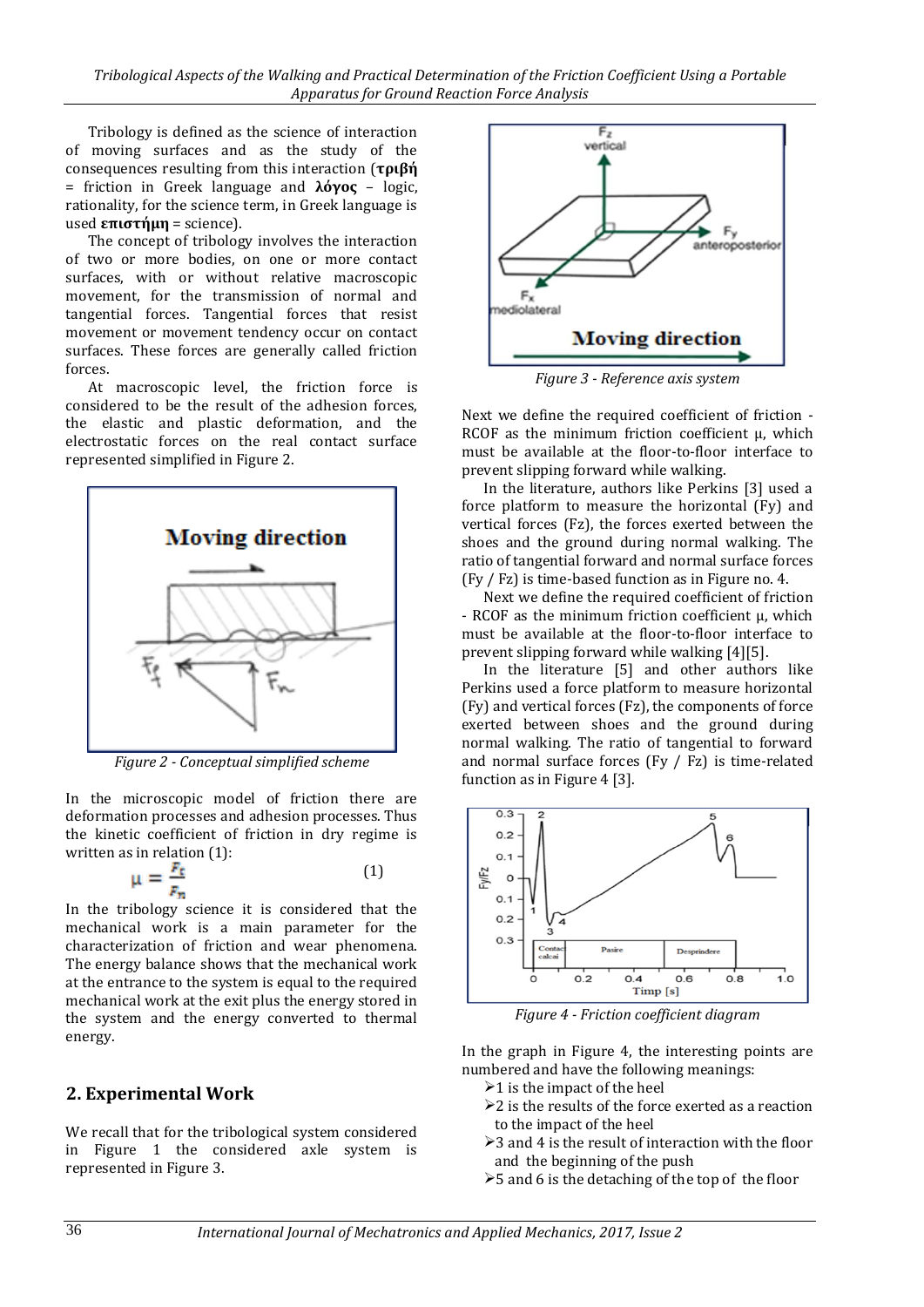The ratio of the antero (shear force) and the vertical (normal) force generated during walking is also known as the friction coefficient (COF) during normal locomotion on dry surfaces.

The significance of the force ratio  $(Fy / Fz)$  is that it indicates, among other things, where the phase of a step would slip most likely [6].

The sliding most likely is in the braking phase of the FRS vertical, initially small at the moment of the heel impact, which produces a small amount of friction. If friction is not sufficient during the braking period, an ante-posterior foot slip will likely occur. This could be particularly dangerous due to the presence of rapid energy transfer to one of the legs during the fall.

Recent discoveries about human walking biomechanics have highlighted the ability to adapt to slippery "potential" surfaces. Such studies have been performed on subjects who have walked on a known dry (traction) surface [5]

The overall effect of these adaptations was a reduction in the minimum required peak COF (Redfern and DiPasquale 1997), therefore, humans have the ability to reduce the slip potential with regard to the interaction of footwear with the floor (Cham and Redfern 2002) [7].

Measurements to highlight minimal tribological aspects such as friction coefficients were also performed using the CALORCRO system in its own construction based on the mentioned sensor system.



*Figure 5 – The axis system and decomposition of reaction forces*

A standardized procedure to be applied to such measurements is included in the International Standard on Shoe Slip Resistance Assessment ISO 13287: 2006; Personal Protective Equipment - Footwear - Test Method for Slip Resistance.

The procedure used is also based on the fact that the realized system uses a calibration method for each sensor by controlled load with a force up to 1000N, the procedure described in a separate chapter.

Such a procedure allows for a more accurate COF footprint calculation because the body weight of the subject in real-time is determined simultaneously with the FRS collected while the subject travels a distance of 10m, going normally.

Thus, the ratio between Fy and Fz determined the time variation of the dynamic (kinetic) COF coefficient of friction.

The results for determining the Fy / Fz tribological ratio were obtained as an additional requirement to the initial purpose of the project at the suggestion of the guidance committee [8].

The measured and calculated values are shown in Table 1 and based on these values, Figure 6 is graphically depicted in the same diagram the FRS evolution and the Fy / Fz ratio for one step.

The measured values calculate the finding of the presentation in Table 1 and based on these values in Figure 6 is plotted in the same FRS evolution chart and a Fy / Fz ratio for one step.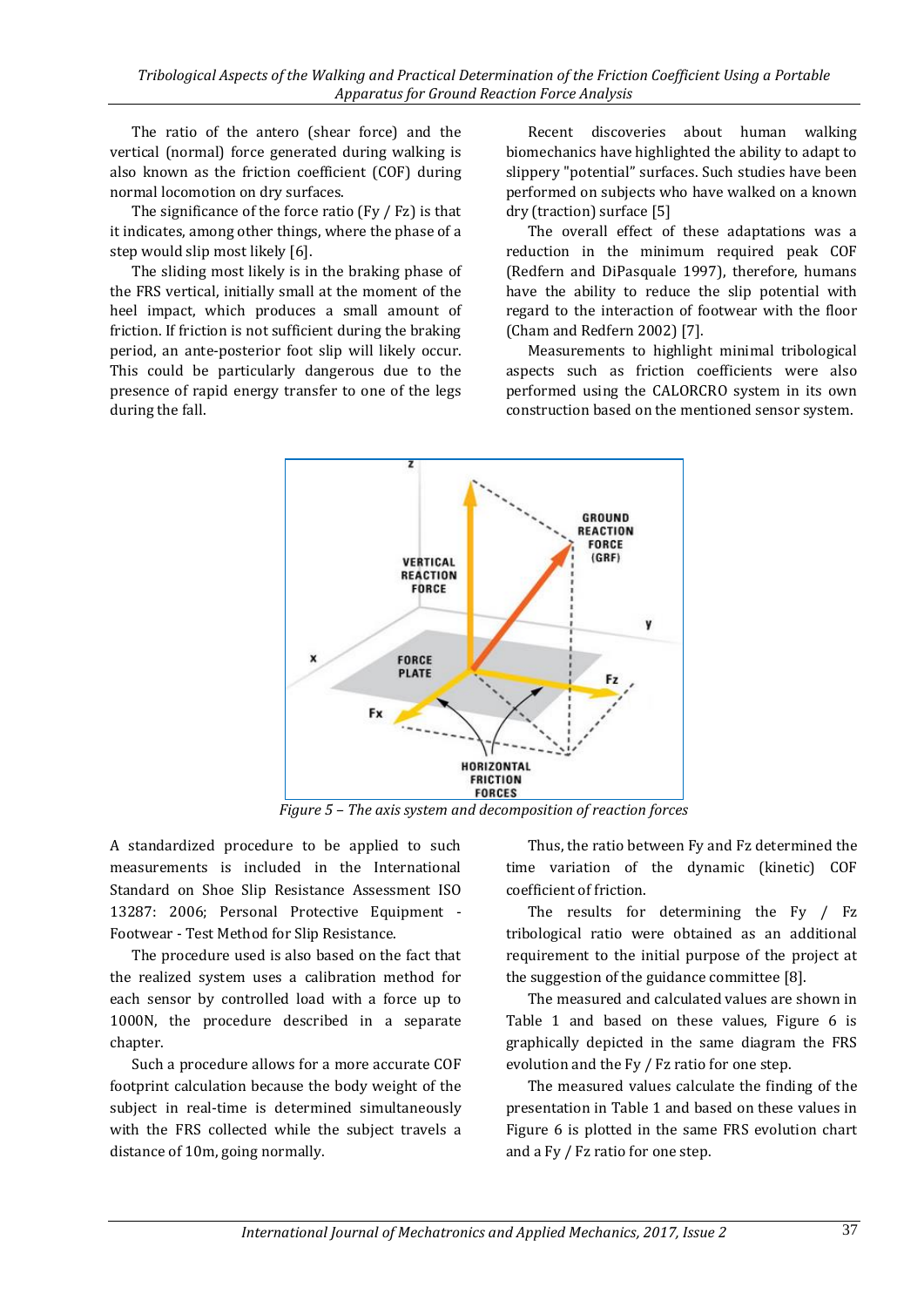| <b>CAZACIOC:</b><br>m= 42.894Kg |            |            |            | $L=0.900$ [m] |         | $G = 420.8 N$ |          |    |            |              |           |                  |      |            | vmed:  | dv:           | lh:        | n        |          |           |
|---------------------------------|------------|------------|------------|---------------|---------|---------------|----------|----|------------|--------------|-----------|------------------|------|------------|--------|---------------|------------|----------|----------|-----------|
| faza de sprijin (pas 3)         |            |            |            |               |         |               |          |    |            |              |           |                  |      | 0.1312     | 0.1027 | 0.0422 0.4041 |            | 0.900    |          |           |
| valori măsurate                 |            |            |            |               |         |               |          |    |            |              |           | valori calculate |      |            |        |               |            |          |          |           |
| t[s]                            | fsi        | fdi        | yi[mm]     | fzi           | azi     | azdi          | dvzi     |    | Icalcul v0 | vzi          | dhi       | hi               |      |            | ymed   | θi            | fyi        | vyi      | vayi     | pyi       |
| 63.98                           | 446.71     | 34.69      | 28.48      | 481.40        | 1.41    | 0.102         | 0.002    |    | 0.002      | 0.556        | 0.0111    | 0.0111           | 0.90 | 0.404      | 0.1312 | $-0.2571$     | $-9.120$   | $-0.370$ | $-1.194$ | 10.89     |
| 64.00                           | 302.91     | 462.01     | 21.08      | 764.92        | 8.02    | 4.846         | 0.097    | 2  | 0.194      | 0.554        | 0.0111    | 0.0222           | 0.90 | 0.404      | 0.1312 | $-0.2761$     | $-130.890$ | 0.227    | 0.733    | $-95.89$  |
| 64.02                           | 129.17     | 557.91     | 25.62      | 687.08        | 6.21    | 5.041         | 0.101    | 3  | 0.302      | 0.457        | 0.0091    | 0.0314           | 0.90 | 0.404      | 0.1312 | $-0.2644$     | $-151.055$ | 0.163    | 0.526    | $-79.46$  |
| 64.04                           | 21.608     | 562.28     | 28.88      | 583.89        | 3.80    | 3.662         | 0.073    |    | 0.293      | 0.357        | 0.0071    | 0.0385           | 0.90 | 0.404      | 0.1312 | $-0.2561$     | $-147.211$ | 0.696    | 2.245    | $-330.42$ |
| 64.06                           |            | 652.758    | 42.79      | 652.76        | 5.41    | 5.408         | 0.108    | 5  | 0.541      | 0.283        | 0.0057    | 0.0442           | 0.90 | 0.404      | 0.1312 | $-0.2206$     | $-146.406$ | 0.574    | 1.851    | $-270.97$ |
| 64.08                           |            | 622.148    | 54.26      | 622.15        | 4.69    | 4.694         | 0.094    | 6  | 0.563      | 0.175        | 0.0035    | 0.0477           |      | 0.90 0.404 | 0.1312 | $-0.1916$     | $-120.708$ | 0.577    | 1.862    | $-224.77$ |
| 64.10                           |            | 618.063    | 65.8       | 618.06        | 4.60    | 4.599         | 0.092    |    | 0.644      | 0.081        | 0.0016    | 0.0493           |      | 0.90 0.404 | 0.1312 | $-0.1626$     | $-101.407$ | 0.720    | 2.322    | $-235.47$ |
| 64.12                           |            | 569.255    | 80.19      | 569.26        | 3.46    | 3.461         | 0.069    | 8  | 0.554      | $-0.011$     | $-0.0002$ | 0.0491           | 0.90 | 0.404      | 0.1312 | $-0.1266$     | $-72.476$  | 0.796    | 2.567    | $-186.06$ |
| 64.14                           |            | 517.653    | 96.1       | 517.65        | 2.26    | 2.258         | 0.045    | 9  | 0.406      | $-0.080$     | $-0.0016$ | 0.0475           | 0.90 | 0.404      | 0.1312 | $-0.0870$     | $-45.168$  | 0.803    | 2.590    | $-116.98$ |
| 64.16                           |            | 454.328    | 112.15     | 454.33        | 0.78    | 0.782         | 0.016    | 10 | 0.156      | $-0.125$     | $-0.0025$ | 0.0450           |      | 0.90 0.404 | 0.1312 | $-0.0472$     | $-21.471$  | 0.855    | 2.761    | $-59.28$  |
| 64.18                           |            | 398.85     | 129.26     | 398.85        | $-0.51$ | $-0.511$      | $-0.010$ | 11 | $-0.113$   | $-0.141$     | $-0.0028$ | 0.0422           | 0.90 | 0.404      | 0.1312 | $-0.0049$     | $-1.940$   | 0.834    | 2.692    | $-5.22$   |
| 64.20                           |            | 360.325    | 145.94     | 360.33        | $-1.41$ | $-1.410$      | $-0.028$ | 12 | $-0.338$   | $-0.131$     | $-0.0026$ | 0.0395           | 0.90 | 0.404      | 0.1312 | 0.0364        | 13.130     | 1.024    | 3.303    | 43.37     |
| 64.22                           |            | 317.617    | 166.41     | 317.62        | $-2.41$ | $-2.405$      | $-0.048$ | 13 | $-0.625$   | $-0.102$     | $-0.0020$ | 0.0375           | 0.90 | 0.404      | 0.1312 | 0.0872        | 27.761     | 0.633    | 2.043    | 56.71     |
| 64.24                           |            | 313.872    | 179.07     | 313.87        | $-2.49$ | $-2.493$      | $-0.050$ | 14 | $-0.698$   | $-0.054$     | $-0.0011$ | 0.0364           |      | 0.90 0.404 | 0.1312 | 0.1187        | 37.427     | 0.197    | 0.636    | 23.79     |
| 64.26                           |            | 322.735    | 183.01     | 322.74        | $-2.29$ | $-2.286$      | $-0.046$ | 15 | $-0.686$   | $-0.004$     | $-0.0001$ | 0.0363           |      | 0.90 0.404 | 0.1312 | 0.1285        | 41.703     | 0.063    | 0.203    | 8.48      |
| 64.28                           | 0          | 339.73     | 184.27     | 339.73        | $-1.89$ | $-1.890$      | $-0.038$ | 16 | $-0.605$   | 0.041        | 0.0008    | 0.0372           | 0.90 | 0.404      | 0.1312 | 0.1317        | 44.986     | 0.160    | 0.518    | 23.30     |
| 64.30                           | Ō          | 355.43     | 187.48     | 355.43        | $-1.52$ | $-1.524$      | $-0.030$ | 17 | $-0.518$   | 0.079        | 0.0016    | 0.0387           | 0.90 | 0.404      | 0.1312 | 0.1397        | 49.968     | 0.209    | 0.674    | 33.70     |
| 64.32                           |            | 403.652    | 191.66     | 403.65        | $-0.40$ | $-0.400$      | $-0.008$ | 18 | $-0.144$   | 0.110        | 0.0022    | 0.0409           | 0.90 | 0.404      | 0.1312 | 0.1501        | 61.057     | 0.163    | 0.526    | 32.12     |
| 64.34                           |            | 443.283    | 194<br>-92 | 443.28        | 0.52    | 0.524         | 0.010    | 19 | 0.199      | 0.118        | 0.0024    | 0.0433           | 0.90 | 0.404      | 0.1312 | 0.1583        | 70.758     | 0.178    | 0.574    | 40.65     |
| 64.36                           |            | 494.66     | 198<br>48  | 494.66        | 1.72    | 1.722         | 0.034    | 20 | 0.689      | 0.107        | 0.0021    | 0.0454           | 0.90 | 0.404      | 0.1312 | 0.1672        | 83.494     | 0.158    | 0.508    | 42.44     |
| 64.38                           |            | 539.62     | 201<br>.63 | 539.62        | 2.77    | 2.770         | 0.055    | 21 | 1.164      | 0.073        | 0.0015    | 0.0469           | 0.90 | 0.404      | 0.1312 | 0.1751        | 95.480     | 0.124    | 0.399    | 38.05     |
| 64.40                           |            | 577.037    | 204        | 577.04        | 3.64    | 3.643         | 0.073    | 22 | 1.603      | 0.017        | 0.0003    | 0.0472           | 0.90 | 0.404      | 0.1312 | 0.1813        | 105,800    | 0.142    | 0.457    | 48.31     |
| 64.42                           | ٥          | 594.79     | 206.93     | 594.79        | 4.06    | 4.057         | 0.081    | 23 | 1.866      | $-0.056$     | $-0.0011$ | 0.046            | 0.90 | 0.404      | 0.1312 | 0.1885        | 113.441    | 0.169    | 0.544    | 61.69     |
| 64.44                           |            | 587.997    | 210.<br>3  | 588.00        | 3.90    | 3.898         | 0.078    | 24 | 1.871      | $-0.137$     | $-0.0027$ | 0.0434           | 0.90 | 0.404      | 0.1312 | 0.1970        | 117.332    | 0.140    | 0.450    | 52.82     |
| 64.46                           |            | 561<br>388 | 213.09     | 561.39        | 3.28    | 3.278         | 0.066    | 25 | 1.639      | $-0.215$     | $-0.0043$ | 0.0391           | 0.90 | 0.404      | 0.1312 | 0.2040        | 116.141    | 0.240    | 0.775    | 89.96     |
| 64.48                           | 121<br>.03 | 471.89     | 217.89     | 592.92        | 4.01    | 3.194         | 0.064    | 26 | 1.661      | $-0.280$     | $-0.0056$ | 0.0335           | 0.90 | 0.404      | 0.1312 | 0.2162        | 103.618    | 0.326    | 1.050    | 108.85    |
| 64.50                           | 423.29     | 338.228    | 224        | 761.52        | 7.94    | 3.528         | 0.071    | 27 | 1.905      | $-0.344$     | $-0.0069$ | 0.0266           |      | 0.90 0.404 | 0.1312 | 0.2327        | 80.149     | 0.338    | 1.089    | 87.30     |
| 64.52                           | 560.62     | 188.477    | 231.15     | 749.10        | 7.65    | 1.926         | 0.039    | 28 | 1.078      | $-0.415$     | $-0.0083$ | 0.0183           |      | 0.90 0.404 | 0.1312 | 0.2499        | 48.102     | 0.141    | 0.455    | 21.89     |
| 64.54                           | 546.14     | 62.625     | 233.97     | 608.77        | 4.38    | 0.451         | 0.009    | 29 | 0.261      | $-0.453$     | $-0.0091$ | 0.0092           | 0.90 | 0.404      | 0.1312 | 0.2571        | 16.464     |          |          |           |
|                                 |            |            |            |               |         |               |          |    |            | $v0: -0.462$ | 0.0000    |                  |      |            |        |               |            |          | Py:      | 45.80     |

*Table no. 1 – Experimental results* 

The electronic equipment developed in the doctoral research is portable, it applies a new method of assessing the energy consumption on walking, using a calculation algorithm based on the measurement of the vertical reaction force on the ground and on the determination of the coordinates of its application point.

The equipment will consist of two power sensors (for right foot and left foot), two electronic blocks conditioning signal, a microcontroller data acquisition system, and specialized software.

The two resistors provided with resistive tactile sensors measure the vertical ground reaction force at 8 foot-to-ground contact points. The signals provided by force resistive tactile sensors are amplified and digitized by the conditioning blocks, attached to the back of the shoe of the subject under consideration.

Signal conditioning blocks are connected to the data acquisition unit, fixed on a strap attached to the middle of the subject under consideration as we can see in Figure 7



Figure *7 - Portable electronic equipment for gait analysis and determination of calorimetry when walking*

The experimental results from table 1 are the basis of the calculation of the Fy/Fz ratio, graphically represented in Figure 8 with the highlighting of sliding risk moments.